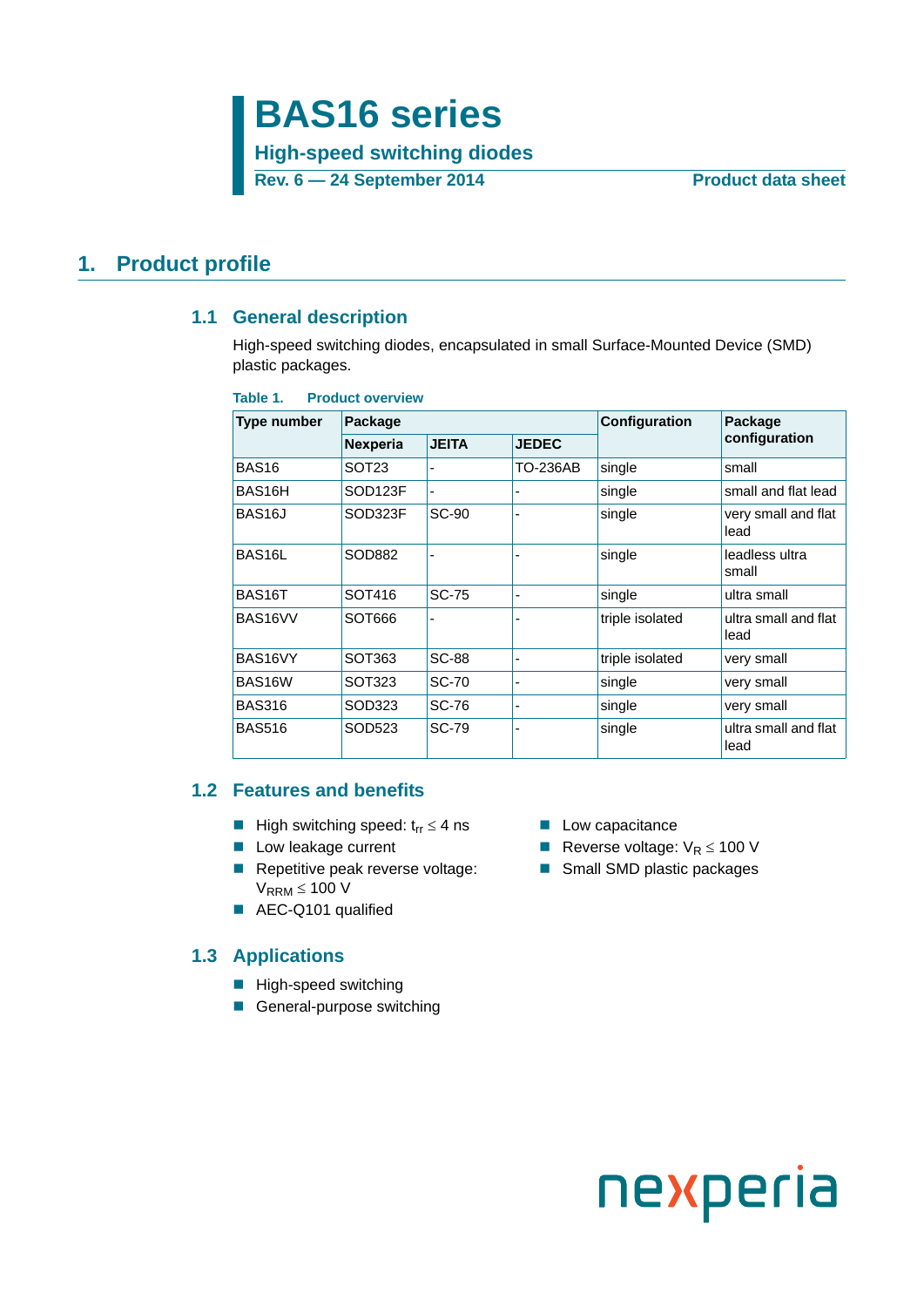### <span id="page-1-1"></span>**1.4 Quick reference data**

#### **Table 2. Quick reference data**

*Tamb = 25 C unless otherwise specified.*

| Symbol                 | <b>Parameter</b>         | <b>Conditions</b>                                                           |  | Min | <b>Typ</b> | Max | Unit |
|------------------------|--------------------------|-----------------------------------------------------------------------------|--|-----|------------|-----|------|
| <b>Per diode</b>       |                          |                                                                             |  |     |            |     |      |
| V <sub>R</sub>         | reverse voltage          |                                                                             |  |     |            | 100 |      |
| <sup>I</sup> R         | reverse current          | $V_{\rm R} = 80$ V                                                          |  |     |            | 0.5 | μA   |
| <b>L</b> <sub>rr</sub> | reverse recovery<br>time | $I_F = 10$ mA; $I_R = 10$ mA;<br>$ R_L = 100 \Omega$ ; $I_{R(meas)} = 1 mA$ |  |     |            | 4   | ns   |

### <span id="page-1-2"></span>**2. Pinning information**

| Table 3.                     | <b>Pinning</b>                        |       |                                                           |                                                                      |
|------------------------------|---------------------------------------|-------|-----------------------------------------------------------|----------------------------------------------------------------------|
| Pin                          | <b>Description</b>                    |       | <b>Simplified outline</b>                                 | <b>Graphic symbol</b>                                                |
| <b>BAS16; BAS16T; BAS16W</b> |                                       |       |                                                           |                                                                      |
| $\mathbf 1$                  | anode                                 |       |                                                           |                                                                      |
| $\overline{c}$               | not connected                         |       | 3                                                         | 3                                                                    |
| 3                            | cathode                               |       | $\boldsymbol{2}$<br>$\mathbf{1}$<br>006aaa144             | 2<br>006aaa764                                                       |
|                              | <b>BAS16H; BAS16J; BAS316; BAS516</b> |       |                                                           |                                                                      |
| 1                            | cathode                               | $[1]$ |                                                           |                                                                      |
| $\overline{2}$               | anode                                 |       | $\overline{c}$<br>1<br>001aab540                          | $\overline{2}$<br>006aab040                                          |
| <b>BAS16L</b>                |                                       |       |                                                           |                                                                      |
| 1                            | cathode                               | $[1]$ |                                                           |                                                                      |
| $\overline{2}$               | anode                                 |       | $\mathbf{1}$<br>$\overline{2}$<br>Transparent<br>top view | $\cdot$ 2<br>1<br>006aab040                                          |
| BAS16VV; BAS16VY             |                                       |       |                                                           |                                                                      |
| 1                            | anode (diode 1)                       |       |                                                           |                                                                      |
| $\boldsymbol{2}$             | anode (diode 2)                       |       | $\overline{6}$<br>$\overline{5}$<br>$\overline{4}$        | $\overline{6}$<br>$\overline{5}$<br>$\overline{4}$                   |
| 3                            | anode (diode 3)                       |       |                                                           |                                                                      |
| 4                            | cathode (diode 3)                     |       |                                                           | 丕<br>丕                                                               |
| 5                            | cathode (diode 2)                     |       | O<br>$\overline{2}$<br>3<br>$\mathbf{1}$                  | O                                                                    |
| 6                            | cathode (diode 1)                     |       | 001aab555                                                 | $\mathbf{1}$<br>$\sqrt{2}$<br>$\ensuremath{\mathsf{3}}$<br>006aab106 |

<span id="page-1-0"></span>[1] The marking bar indicates the cathode.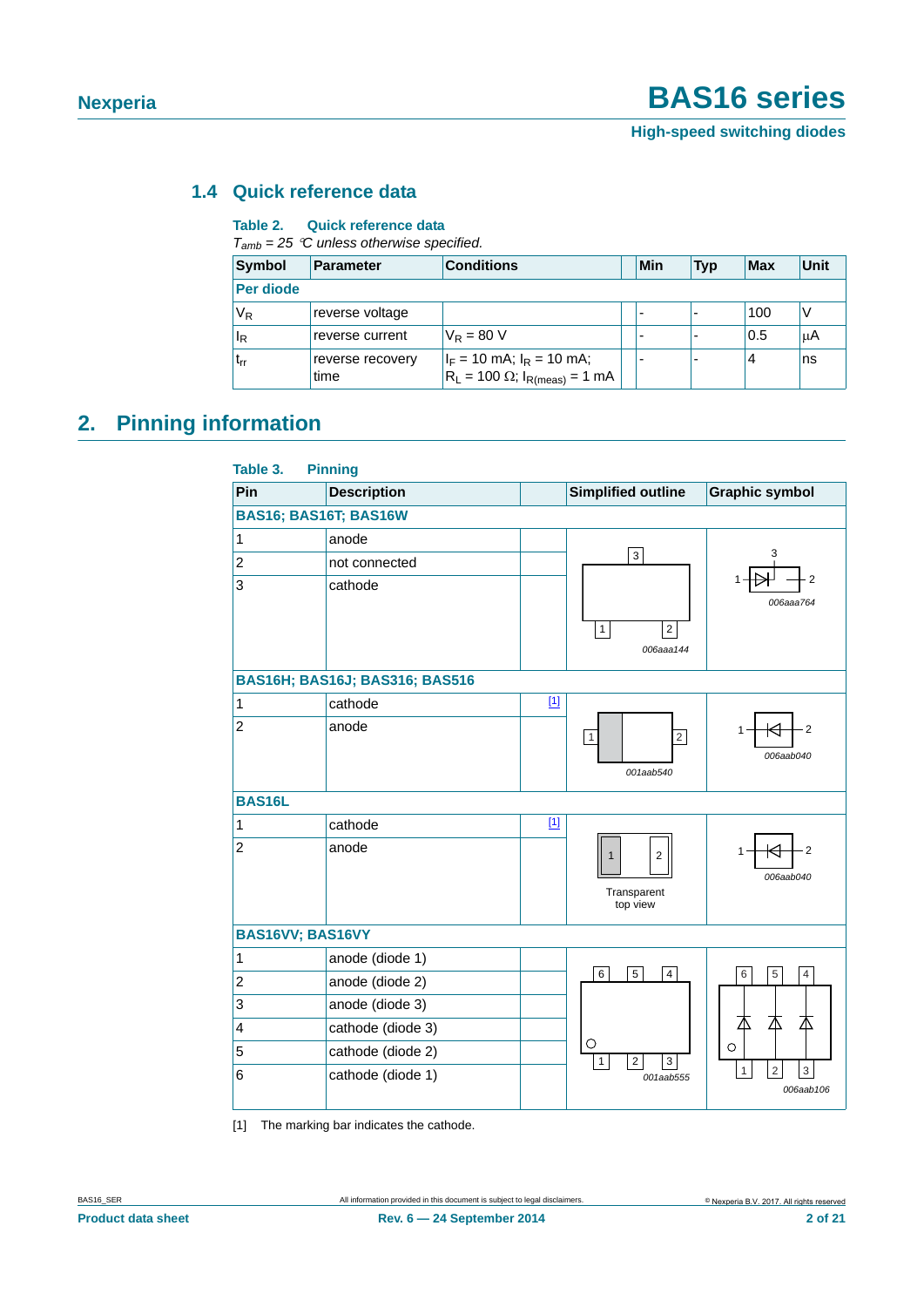### <span id="page-2-3"></span>**3. Ordering information**

| Table 4. |  | <b>Ordering information</b> |
|----------|--|-----------------------------|
|----------|--|-----------------------------|

| Type number         | Package         |                                                                                           |                     |  |  |  |  |  |
|---------------------|-----------------|-------------------------------------------------------------------------------------------|---------------------|--|--|--|--|--|
|                     | <b>Name</b>     | <b>Description</b>                                                                        | <b>Version</b>      |  |  |  |  |  |
| BAS <sub>16</sub>   | <b>TO-236AB</b> | plastic surface-mounted package; 3 leads                                                  | SOT <sub>23</sub>   |  |  |  |  |  |
| BAS16H              |                 | plastic surface-mounted package; 2 leads                                                  | SOD <sub>123F</sub> |  |  |  |  |  |
| BAS <sub>16</sub> J | SC-90           | plastic surface-mounted package; 2 leads                                                  | SOD323F             |  |  |  |  |  |
| BAS <sub>16</sub> L | DFN1006-2       | leadless ultra small plastic package; 2 terminals;<br>body $1.0 \times 0.6 \times 0.5$ mm | SOD882              |  |  |  |  |  |
| BAS <sub>16</sub> T | SC-75           | plastic surface-mounted package; 3 leads                                                  | SOT416              |  |  |  |  |  |
| BAS16VV             |                 | plastic surface-mounted package; 6 leads                                                  | SOT666              |  |  |  |  |  |
| BAS16VY             | <b>SC-88</b>    | plastic surface-mounted package; 6 leads                                                  | SOT363              |  |  |  |  |  |
| BAS16W              | <b>SC-70</b>    | plastic surface-mounted package; 3 leads                                                  | SOT323              |  |  |  |  |  |
| <b>BAS316</b>       | SC-76           | plastic surface-mounted package; 2 leads                                                  | SOD323              |  |  |  |  |  |
| <b>BAS516</b>       | SC-79           | plastic surface-mounted package; 2 leads                                                  | SOD523              |  |  |  |  |  |

### <span id="page-2-1"></span>**4. Marking**

| Table 5.<br><b>Marking codes</b> |                             |
|----------------------------------|-----------------------------|
| Type number                      | Marking code <sup>[1]</sup> |
| <b>BAS16</b>                     | $A6*$                       |
| BAS16H                           | A <sub>1</sub>              |
| BAS <sub>16</sub> J              | <b>AR</b>                   |
| BAS16L                           | S <sub>2</sub>              |
| BAS16T                           | A <sub>6</sub>              |
| BAS16VV                          | 53                          |
| BAS16VY                          | $16*$                       |
| BAS16W                           | $A6*$                       |
| <b>BAS316</b>                    | A <sub>6</sub>              |
| <b>BAS516</b>                    | 6                           |

<span id="page-2-0"></span> $[1]$   $*$  = placeholder for manufacturing site code

### <span id="page-2-4"></span>**5. Limiting values**

#### <span id="page-2-2"></span>**Table 6. Limiting values**

*In accordance with the Absolute Maximum Rating System (IEC 60134).*

| Symbol           | <b>Parameter</b>                   | <b>Conditions</b> | Min | <b>Max</b> | Unit |
|------------------|------------------------------------|-------------------|-----|------------|------|
| <b>Per diode</b> |                                    |                   |     |            |      |
| V <sub>RRM</sub> | repetitive peak reverse<br>voltage |                   |     | 100        |      |
| $\rm V_R$        | reverse voltage                    |                   | -   | 100        |      |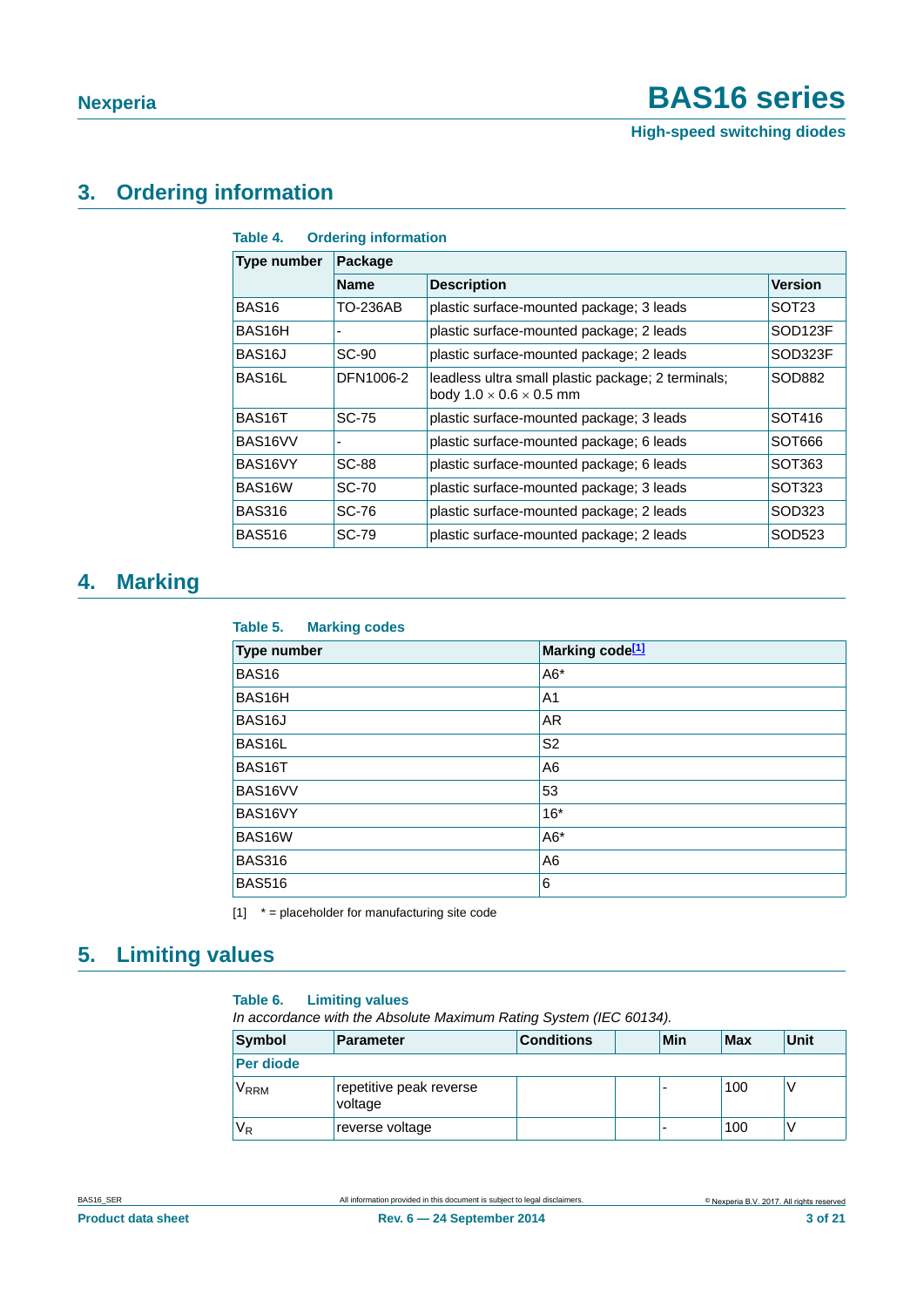#### **High-speed switching diodes**

| <b>Symbol</b>    | <b>Parameter</b>                         | <b>Conditions</b>                          |                         | Min                      | <b>Max</b>              | Unit              |
|------------------|------------------------------------------|--------------------------------------------|-------------------------|--------------------------|-------------------------|-------------------|
| ΙF               | forward current                          |                                            |                         |                          |                         |                   |
|                  | <b>BAS16</b>                             |                                            | $\boxed{11}$            | L,                       | 215                     | mA                |
|                  | BAS16H<br>BAS16L                         |                                            | [2]                     | ÷,                       | 215                     | mA                |
|                  | BAS16T                                   |                                            | $[1]$                   |                          | 155                     | mA                |
|                  | BAS16VV<br>BAS16VY                       |                                            | $[1][3]$                |                          | 200                     | mA                |
|                  | BAS16W                                   |                                            | $\boxed{1}$             | L                        | 175                     | mA                |
|                  | BAS16J<br><b>BAS316</b><br><b>BAS516</b> |                                            | $\boxed{11}$            | L,                       | 250                     | mA                |
| <b>I</b> FRM     | repetitive peak forward<br>current       | $t_{p} \leq 0.5$ ms;<br>$\delta \leq 0.25$ |                         | -                        | 500                     | mA                |
| <b>IFSM</b>      | non-repetitive peak forward<br>current   | square wave;<br>$T_{j(int)} = 25 °C$       |                         |                          |                         |                   |
|                  |                                          | $t_p = 1 \mu s$                            |                         |                          | $\overline{\mathbf{4}}$ | Α                 |
|                  |                                          | $t_p = 1$ ms                               |                         |                          | 1                       | Α                 |
|                  |                                          | $t_p = 1$ s                                |                         |                          | 0.5                     | A                 |
| $P_{\text{tot}}$ | total power dissipation                  |                                            |                         |                          |                         |                   |
|                  | BAS <sub>16</sub>                        | $T_{amb} \leq 25 °C$                       | $\boxed{11}$            | $\overline{a}$           | 250                     | mW                |
|                  | BAS16H                                   | $T_{amb} \leq 25 °C$                       | $\boxed{2}$ $\boxed{2}$ |                          | 380                     | mW                |
|                  |                                          |                                            | $[5]$                   | $\overline{a}$           | 830                     | mW                |
|                  | BAS <sub>16</sub> J                      | $T_{amb} \leq 25 °C$                       | [5]                     | $\overline{\phantom{a}}$ | 550                     | mW                |
|                  | BAS16L                                   | $T_{amb} \leq 25 \text{ °C}$               | $[2]$                   | l -                      | 250                     | mW                |
|                  | BAS16T                                   | $T_{sp} \leq 90 °C$                        | $[1][4]$                |                          | 170                     | mW                |
|                  | BAS16VV                                  | $T_{amb} \leq 25 °C$                       | 113                     | $\overline{\phantom{a}}$ | 180                     | mW                |
|                  | BAS16VY                                  | $T_{sp} \leq 85 °C$                        | [1][3][6]               | L                        | 250                     | mW                |
|                  | BAS16W                                   | $T_{amb} \leq 25 °C$                       | $\underline{[1]}$       | L,                       | 200                     | mW                |
|                  | <b>BAS316</b>                            | $T_{sp} \leq 90 °C$                        | $[1][4]$                | $\overline{a}$           | 400                     | mW                |
|                  | <b>BAS516</b>                            | $T_{SD} \leq 90 °C$                        | $[1][4]$                |                          | 500                     | mW                |
| Per device       |                                          |                                            |                         |                          |                         |                   |
| $T_i$            | junction temperature                     |                                            |                         |                          | 150                     | $^{\circ}C$       |
| $T_{amb}$        | ambient temperature                      |                                            |                         | -65                      | $+150$                  | $^\circ \text{C}$ |
| $T_{\text{stg}}$ | storage temperature                      |                                            |                         | -65                      | $+150$                  | $\circ$ C         |

#### **Table 6. Limiting values** *…continued*

*In accordance with the Absolute Maximum Rating System (IEC 60134).*

<span id="page-3-1"></span>[1] Device mounted on an FR4 Printed-Circuit Board (PCB), single-sided copper, tin-plated and standard footprint.

- <span id="page-3-2"></span>[2] Device mounted on an FR4 PCB with 60  $\mu$ m copper strip line.
- <span id="page-3-3"></span>[3] Single diode loaded.
- <span id="page-3-0"></span>[4] Soldering point of cathode tab.
- <span id="page-3-4"></span>[5] Device mounted on an FR4 PCB, single-sided copper, tin-plated, mounting pad for cathode 1 cm<sup>2</sup>.
- <span id="page-3-5"></span>[6] Soldering points at pins 4, 5 and 6.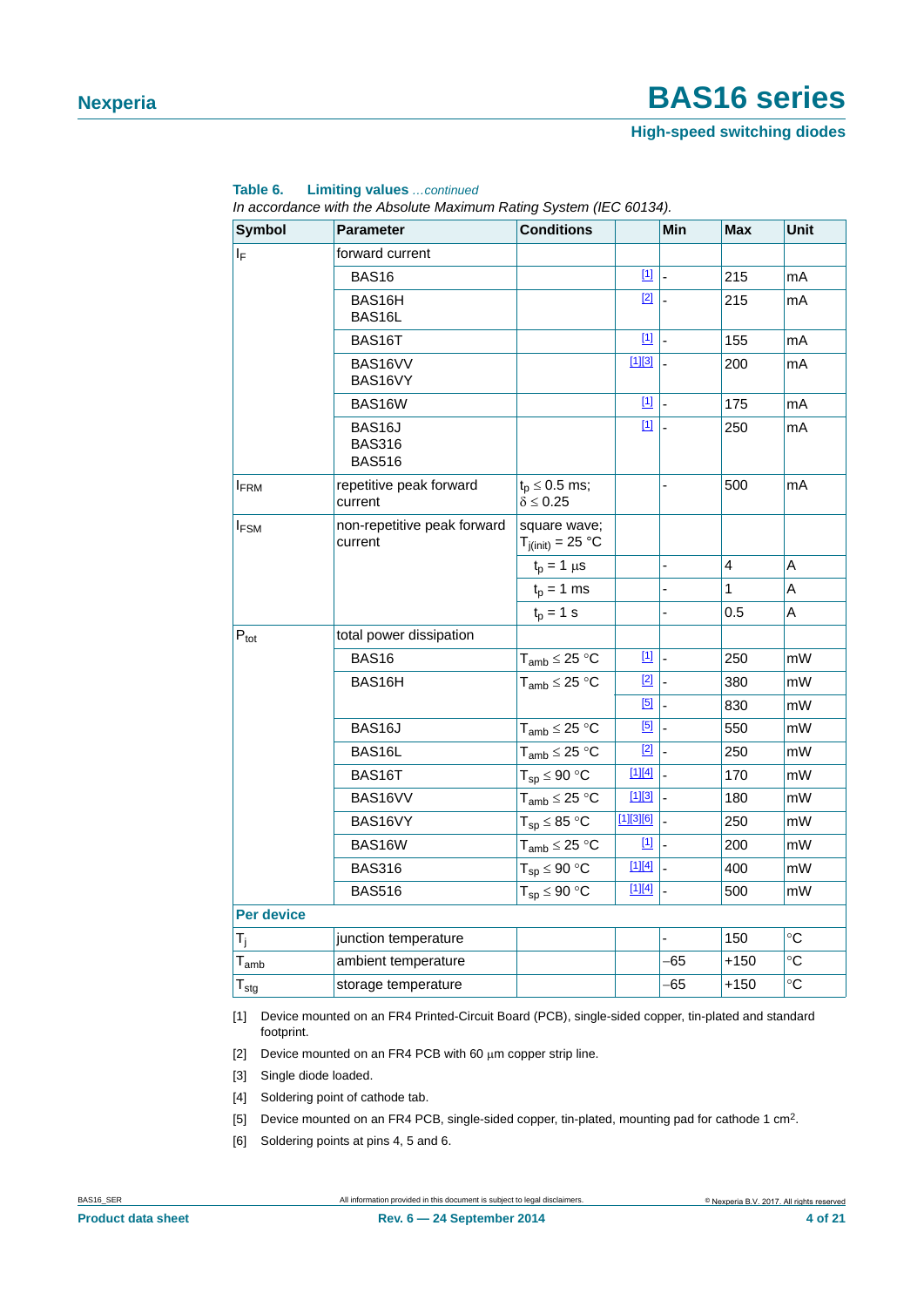**High-speed switching diodes**

### <span id="page-4-6"></span>**6. Thermal characteristics**

| Table 7.       | <b>Thermal characteristics</b>                      |                   |             |            |            |            |             |
|----------------|-----------------------------------------------------|-------------------|-------------|------------|------------|------------|-------------|
| <b>Symbol</b>  | <b>Parameter</b>                                    | <b>Conditions</b> |             | <b>Min</b> | <b>Typ</b> | <b>Max</b> | <b>Unit</b> |
| $R_{th(j-a)}$  | thermal resistance from<br>junction to ambient      | in free air       |             |            |            |            |             |
|                | BAS <sub>16</sub>                                   |                   | $\boxed{1}$ | ÷,         | -          | 500        | K/W         |
|                | BAS16H                                              |                   | $[2]$       |            |            | 330        | K/W         |
|                |                                                     |                   | $[3]$       |            |            | 150        | K/W         |
|                | BAS <sub>16</sub> J                                 |                   | $[3]$       |            |            | 230        | K/W         |
|                | BAS16L                                              |                   | $[2]$       |            |            | 500        | K/W         |
|                | BAS16VV                                             |                   | $[2][4]$    |            |            | 700        | K/W         |
|                |                                                     |                   | $[3][4]$    | ä,         |            | 410        | K/W         |
|                | BAS16W                                              |                   | $[1]$       | L,         |            | 625        | K/W         |
| $R_{th(j-sp)}$ | thermal resistance from<br>junction to solder point |                   |             |            |            |            |             |
|                | <b>BAS16</b>                                        |                   |             | ä,         | ٠          | 330        | K/W         |
|                | BAS16H                                              |                   | [5]         |            |            | 70         | K/W         |
|                | BAS <sub>16</sub> J                                 |                   | [5]         |            |            | 55         | K/W         |
|                | BAS16T                                              |                   |             |            |            | 350        | K/W         |
|                | BAS16VY                                             |                   | $[4][6]$    |            |            | 260        | K/W         |
|                | BAS16W                                              |                   |             |            |            | 300        | K/W         |
|                | <b>BAS316</b>                                       |                   | [5]         |            |            | 150        | K/W         |
|                | <b>BAS516</b>                                       |                   | [5]         |            |            | 120        | K/W         |

<span id="page-4-0"></span>[1] Device mounted on an FR4 PCB, single-sided copper, tin-plated and standard footprint.

<span id="page-4-1"></span>[2] Device mounted on an FR4 PCB with 60  $\mu$ m copper strip line.

<span id="page-4-2"></span>[3] Device mounted on an FR4 PCB, single-sided copper, tin-plated, mounting pad for cathode 1 cm<sup>2</sup>.

<span id="page-4-3"></span>[4] Single diode loaded.

<span id="page-4-4"></span>[5] Soldering point of cathode tab.

<span id="page-4-5"></span>[6] Soldering points at pins 4, 5 and 6.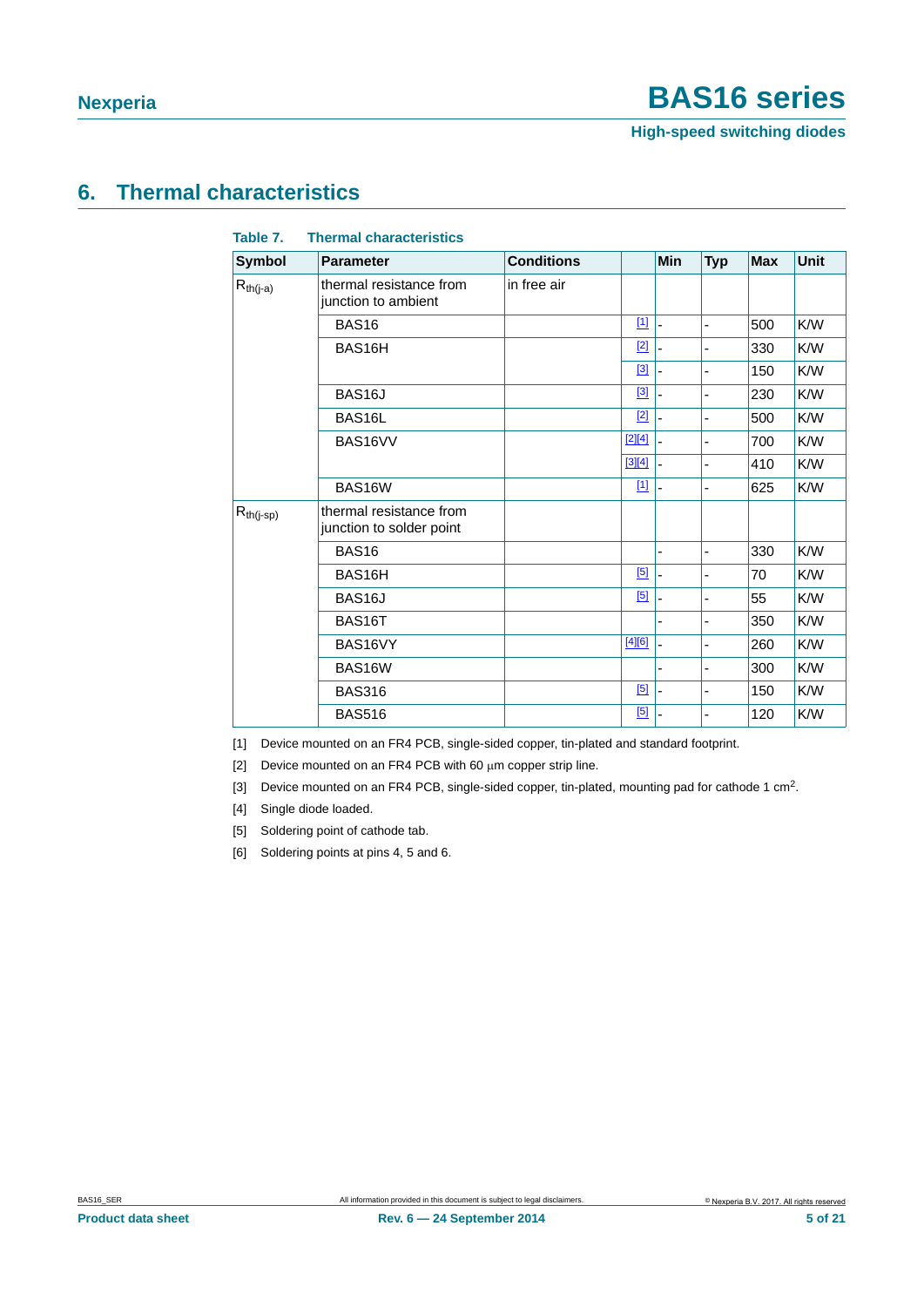### <span id="page-5-1"></span>**7. Characteristics**

| Symbol       | <b>Parameter</b>                                                                                  | <b>Conditions</b>                                                               |       | <b>Min</b> | <b>Typ</b>     | <b>Max</b> | <b>Unit</b> |
|--------------|---------------------------------------------------------------------------------------------------|---------------------------------------------------------------------------------|-------|------------|----------------|------------|-------------|
| Per diode    |                                                                                                   |                                                                                 |       |            |                |            |             |
| VF           | forward voltage                                                                                   |                                                                                 | $[1]$ |            |                |            |             |
|              |                                                                                                   | $I_F = 1$ mA                                                                    |       |            | $\blacksquare$ | 715        | mV          |
|              |                                                                                                   | $I_F = 10$ mA                                                                   |       |            | $\blacksquare$ | 855        | mV          |
|              |                                                                                                   | $I_F = 50$ mA                                                                   |       |            |                | 1          | V           |
|              |                                                                                                   | $I_F = 150$ mA                                                                  |       |            |                | 1.25       | V           |
| <sub>l</sub> | reverse current                                                                                   | $V_R = 25 V$                                                                    |       |            |                | 30         | nA          |
|              |                                                                                                   | $V_R = 80 V$                                                                    |       |            | $\overline{a}$ | 0.5        | μA          |
|              |                                                                                                   | $V_R = 25 V$ ; T <sub>i</sub> = 150 °C                                          |       |            | $\blacksquare$ | 30         | μA          |
|              |                                                                                                   | $V_R = 80 V$ ; T <sub>i</sub> = 150 °C                                          |       |            |                | 50         | μA          |
| $C_d$        | diode capacitance                                                                                 | $f = 1$ MHz; $V_R = 0$ V                                                        |       |            |                |            |             |
|              | <b>BAS16: BAS16H:</b><br>BAS16J; BAS16L;<br>BAS16T; BAS16VV;<br>BAS16VY; BAS16W;<br><b>BAS316</b> |                                                                                 |       |            |                | 1.5        | pF          |
|              | <b>BAS516</b>                                                                                     |                                                                                 |       | ٠          | $\overline{a}$ | 1          | pF          |
| $t_{rr}$     | reverse recovery time                                                                             | $I_F$ = 10 mA; $I_R$ = 10 mA;<br>$R_L$ = 100 $\Omega$ ;<br>$I_{R(meas)} = 1$ mA |       |            |                | 4          | ns          |
| $V_{FR}$     | forward recovery voltage $ I_F = 10 \text{ mA}$ ; t <sub>r</sub> = 20 ns                          |                                                                                 |       |            |                | 1.75       | V           |

#### **Table 8. Characteristics**

<span id="page-5-0"></span>[1] Pulse test:  $t_p \le 300 \text{ }\mu\text{s}; \delta \le 0.02.$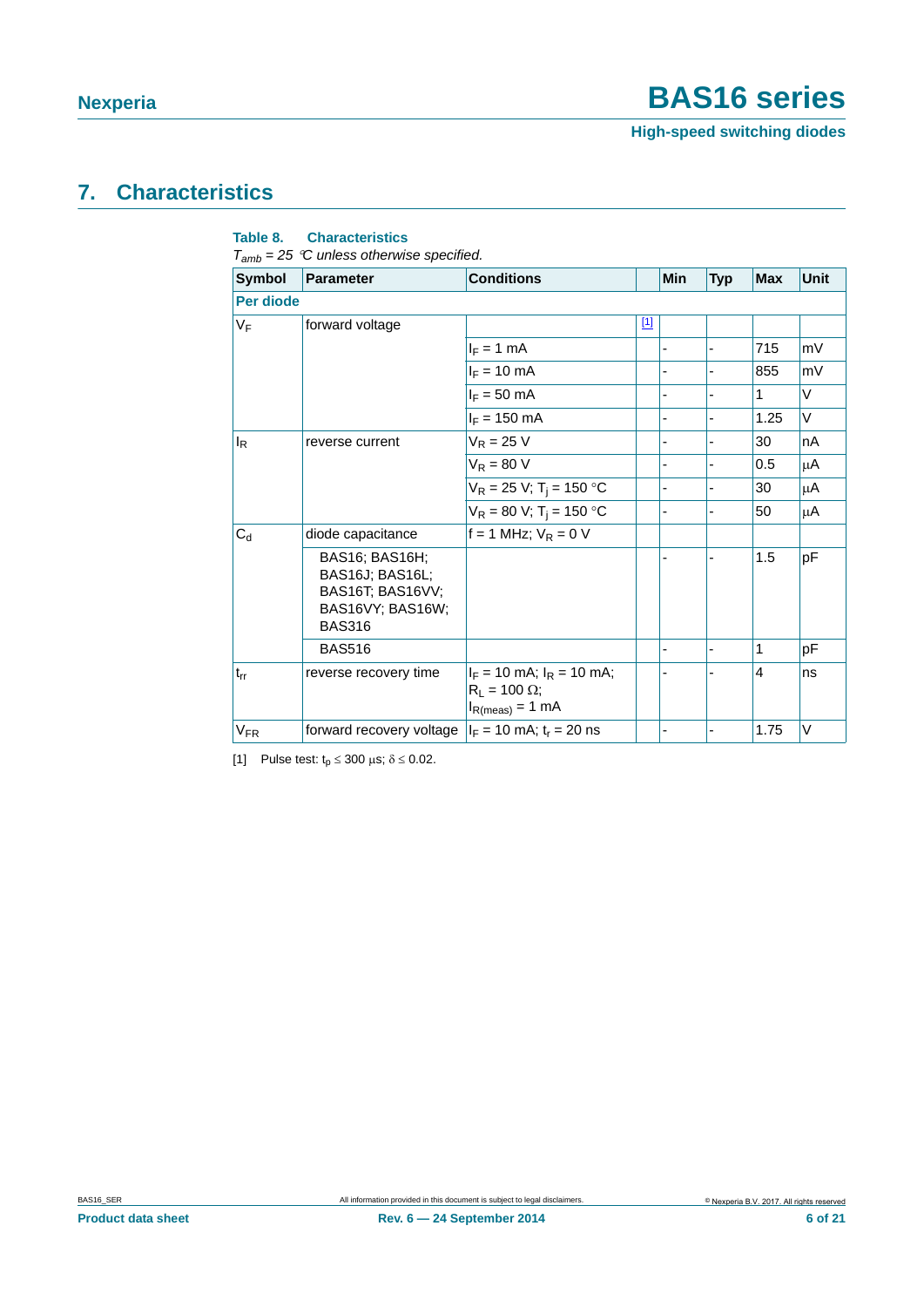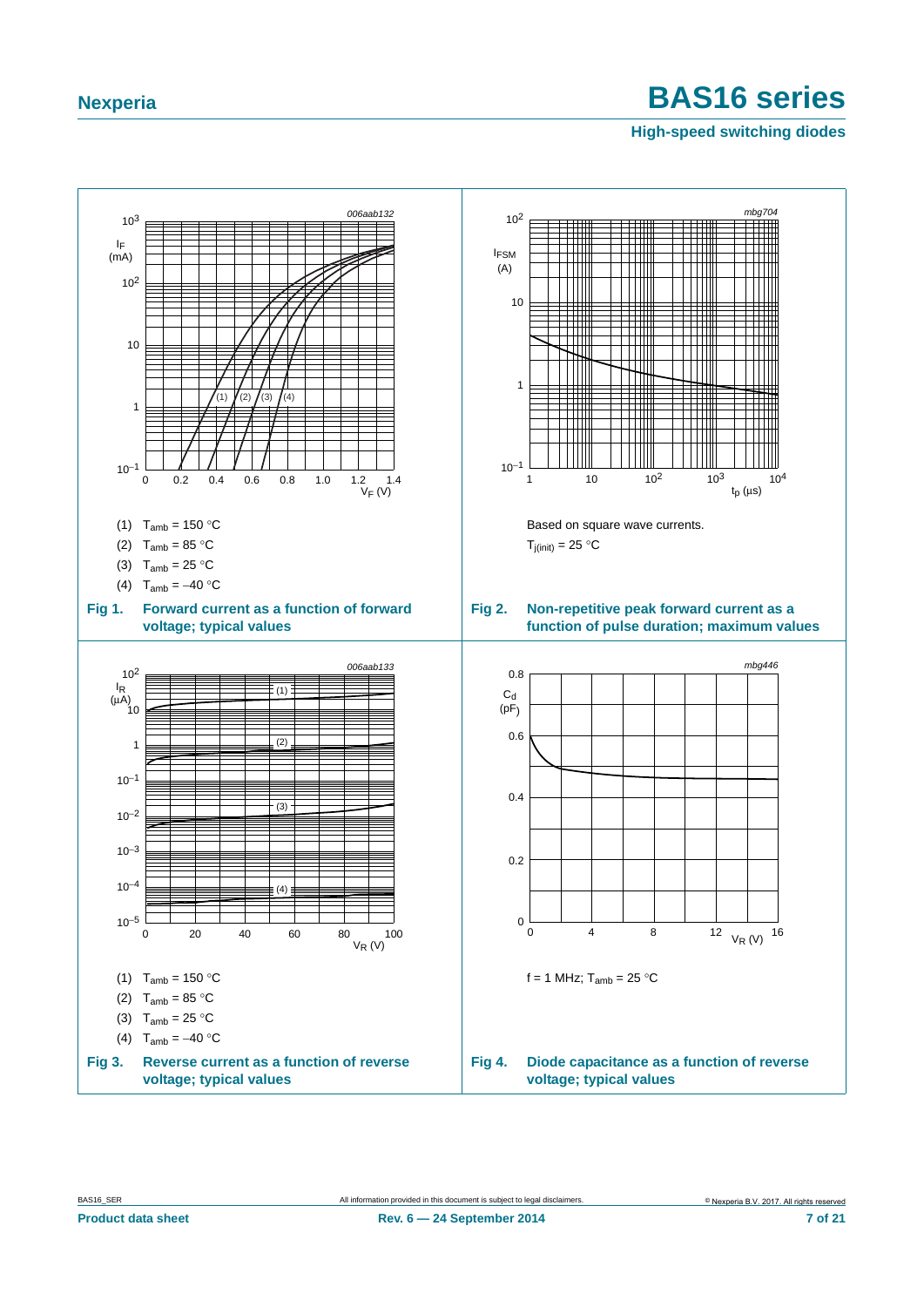**High-speed switching diodes**

### <span id="page-7-0"></span>**8. Test information**



#### <span id="page-7-1"></span>**8.1 Quality information**

This product has been qualified in accordance with the Automotive Electronics Council (AEC) standard *Q101 - Stress test qualification for discrete semiconductors*, and is suitable for use in automotive applications.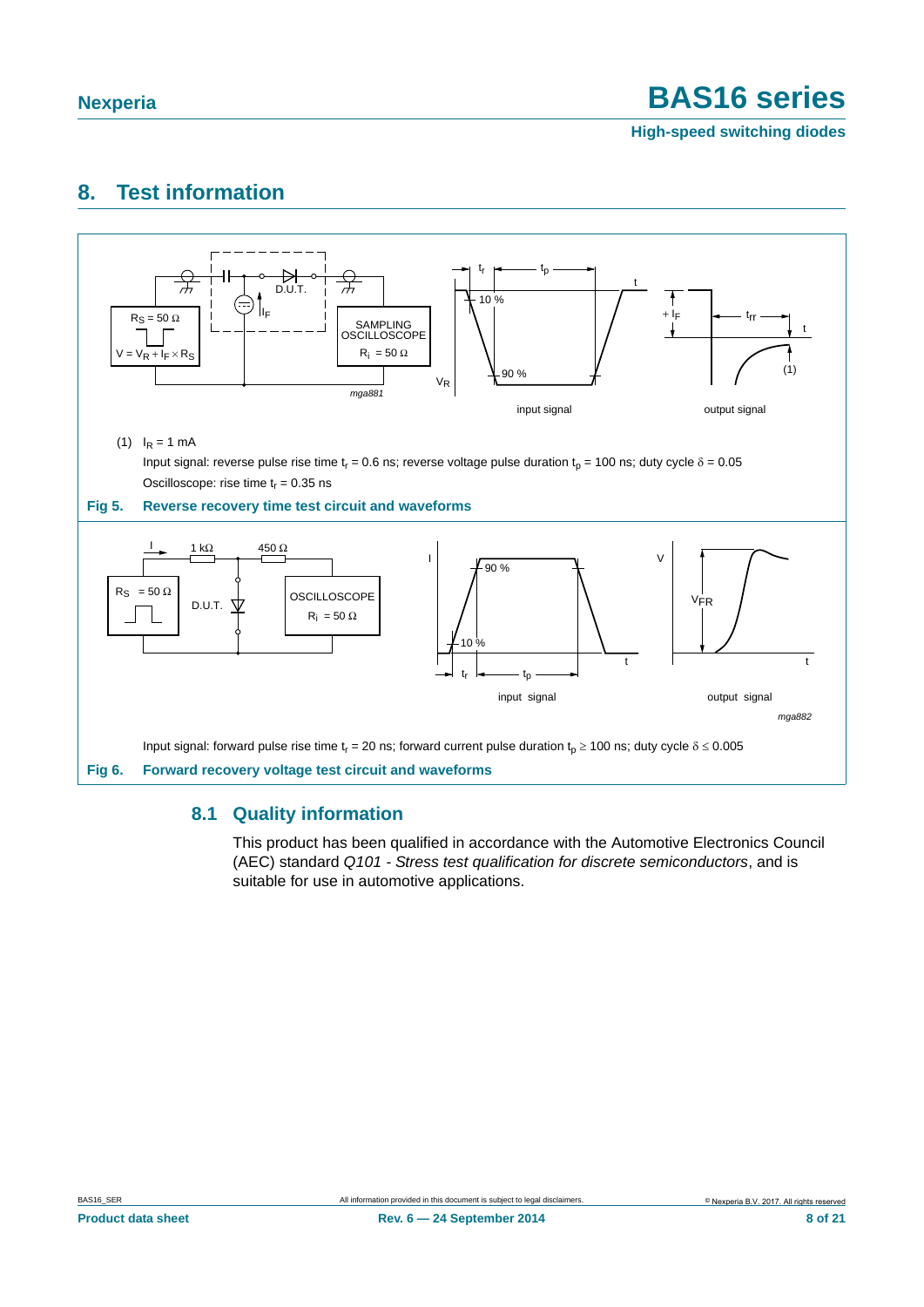**High-speed switching diodes**

### <span id="page-8-0"></span>**9. Package outline**



BAS16\_SER All information provided in this document is subject to legal disclaimers. © Nexperia B.V. 2017. All rights reserved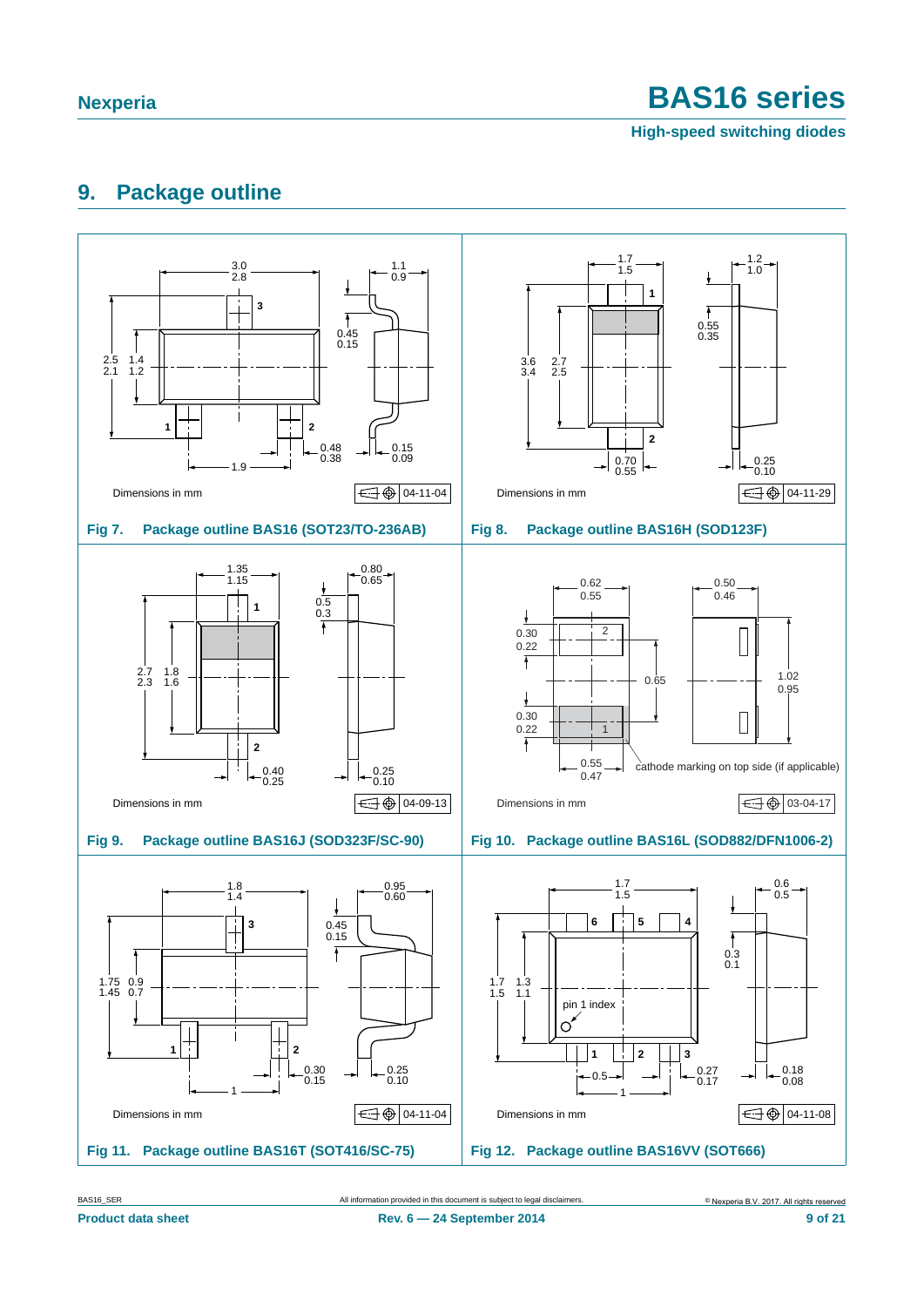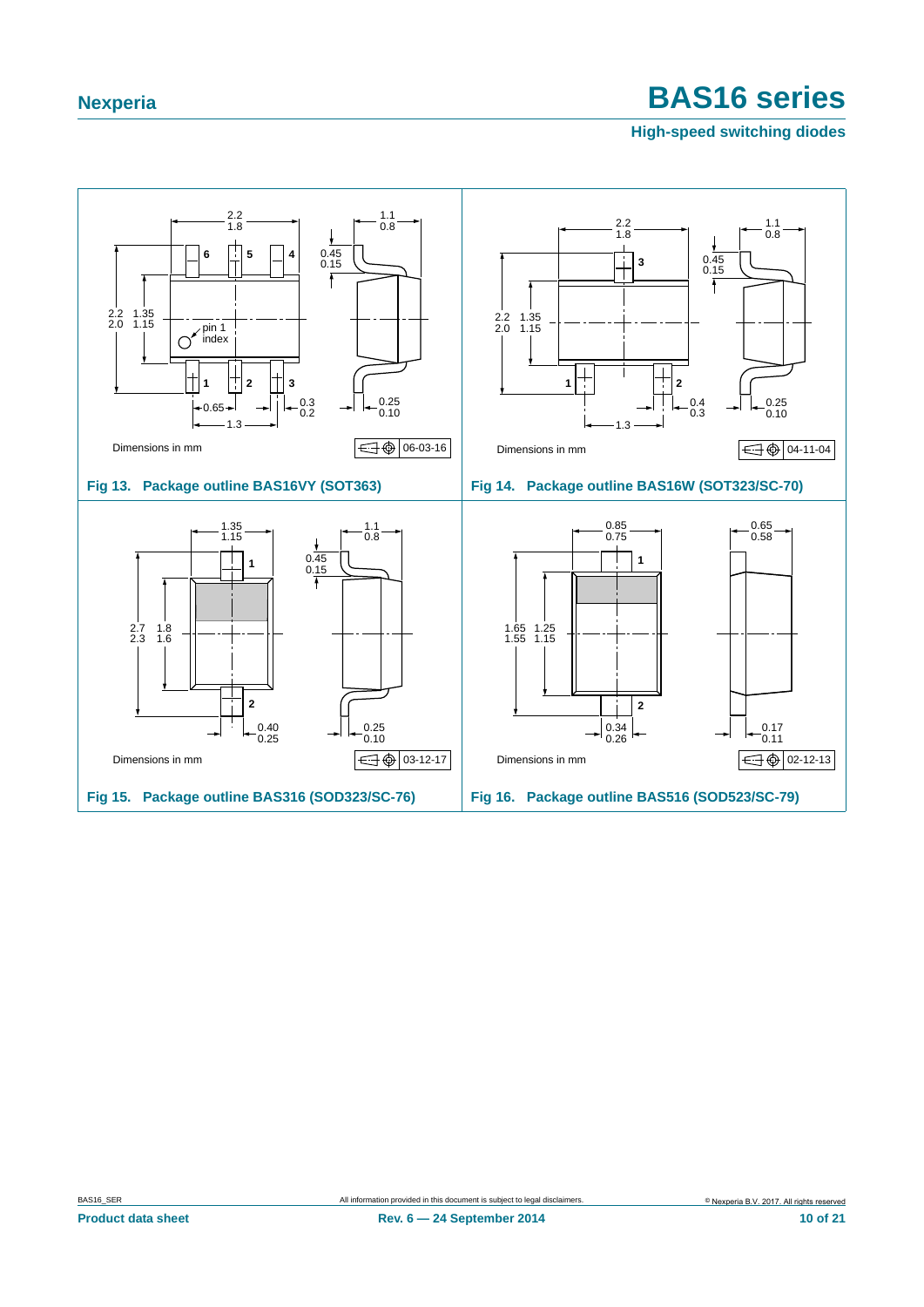**High-speed switching diodes**

### <span id="page-10-0"></span>**10. Soldering**

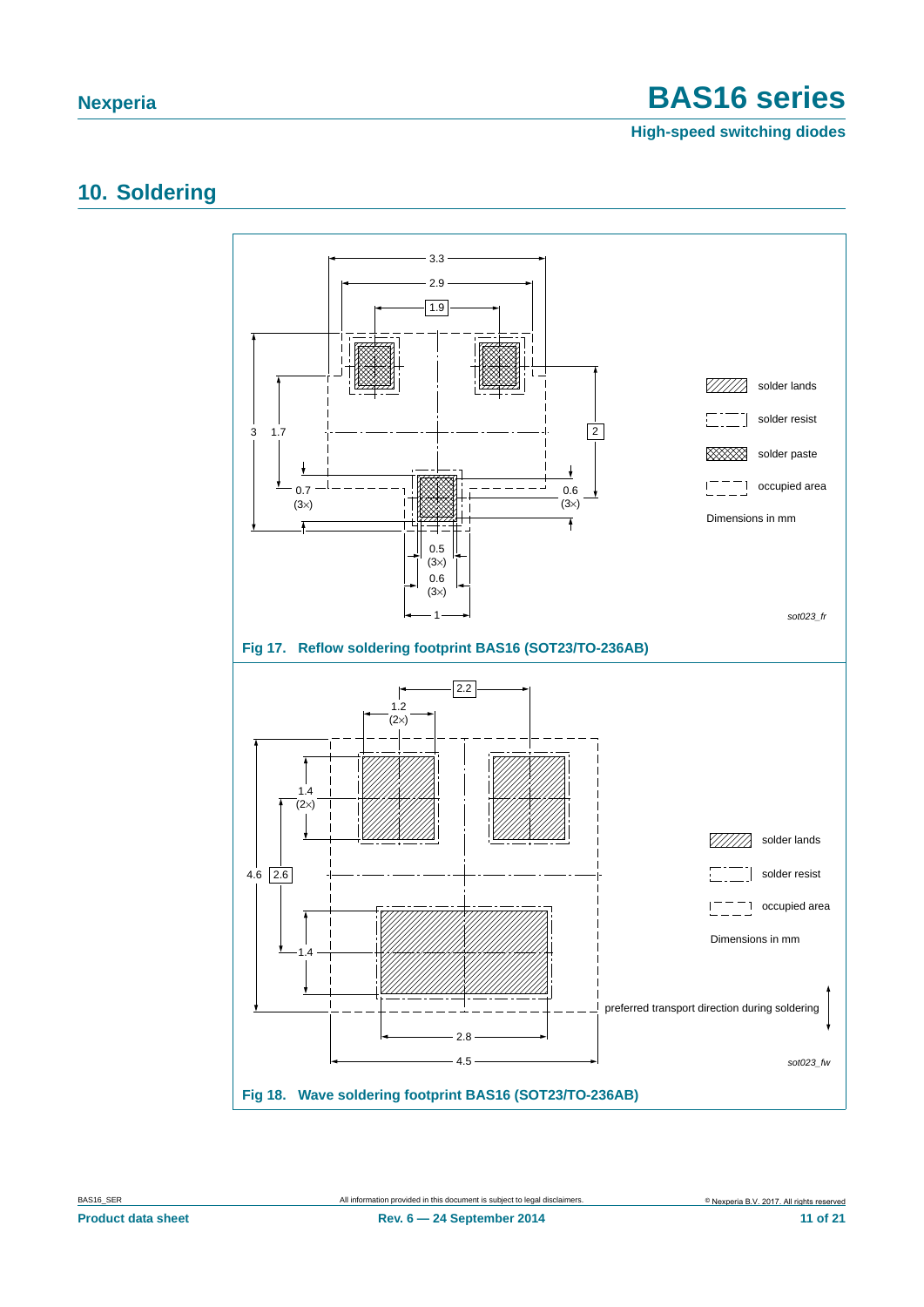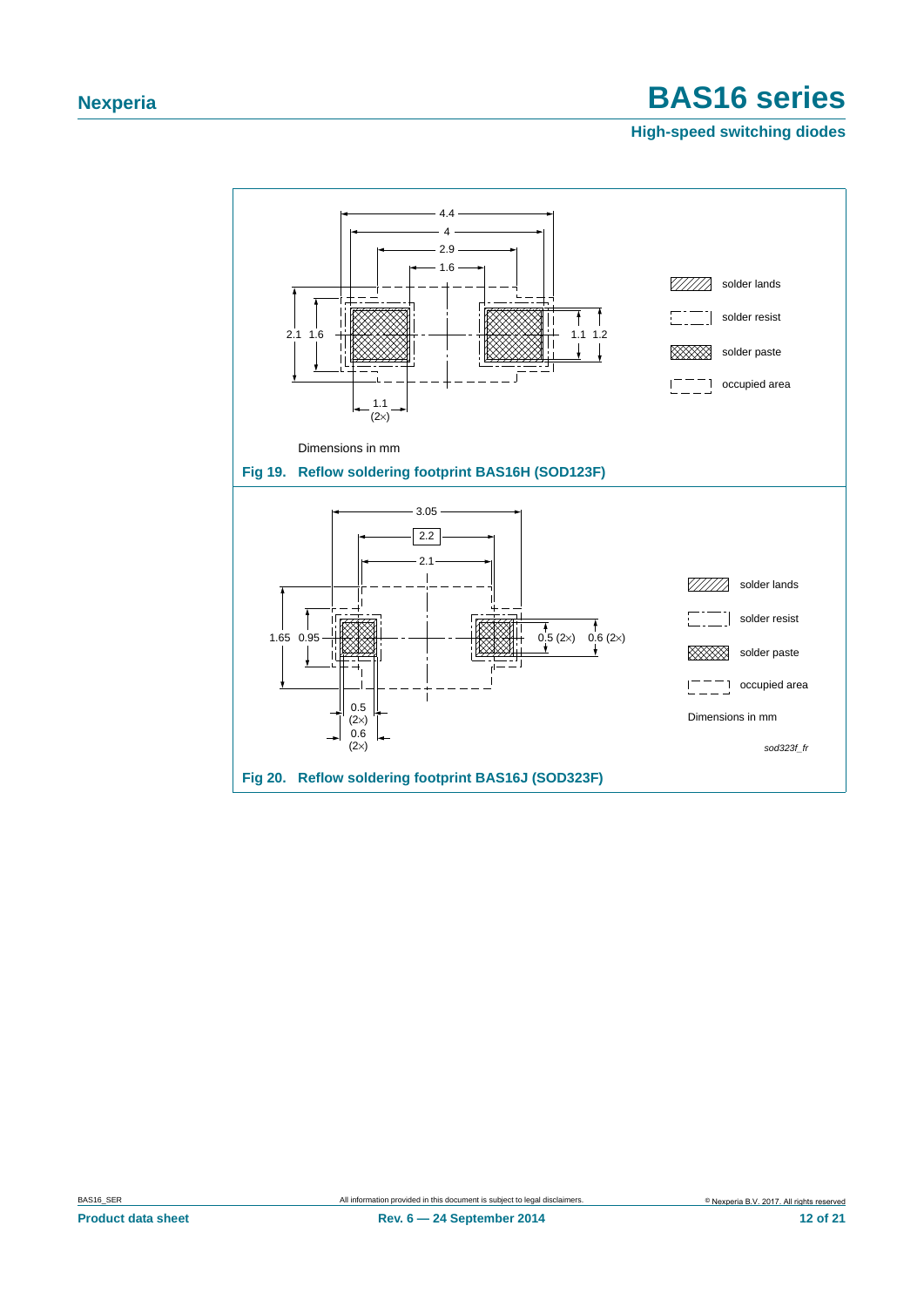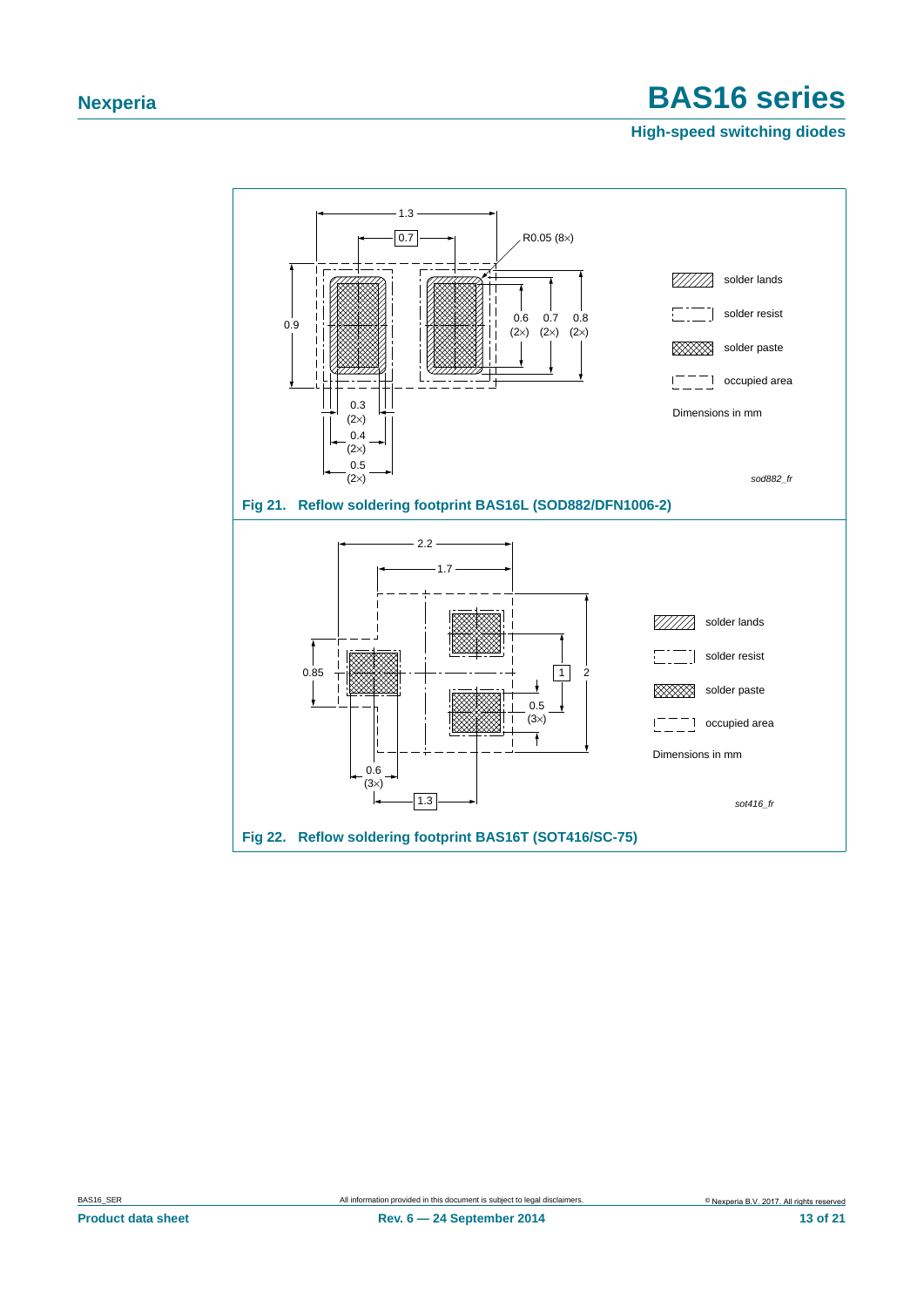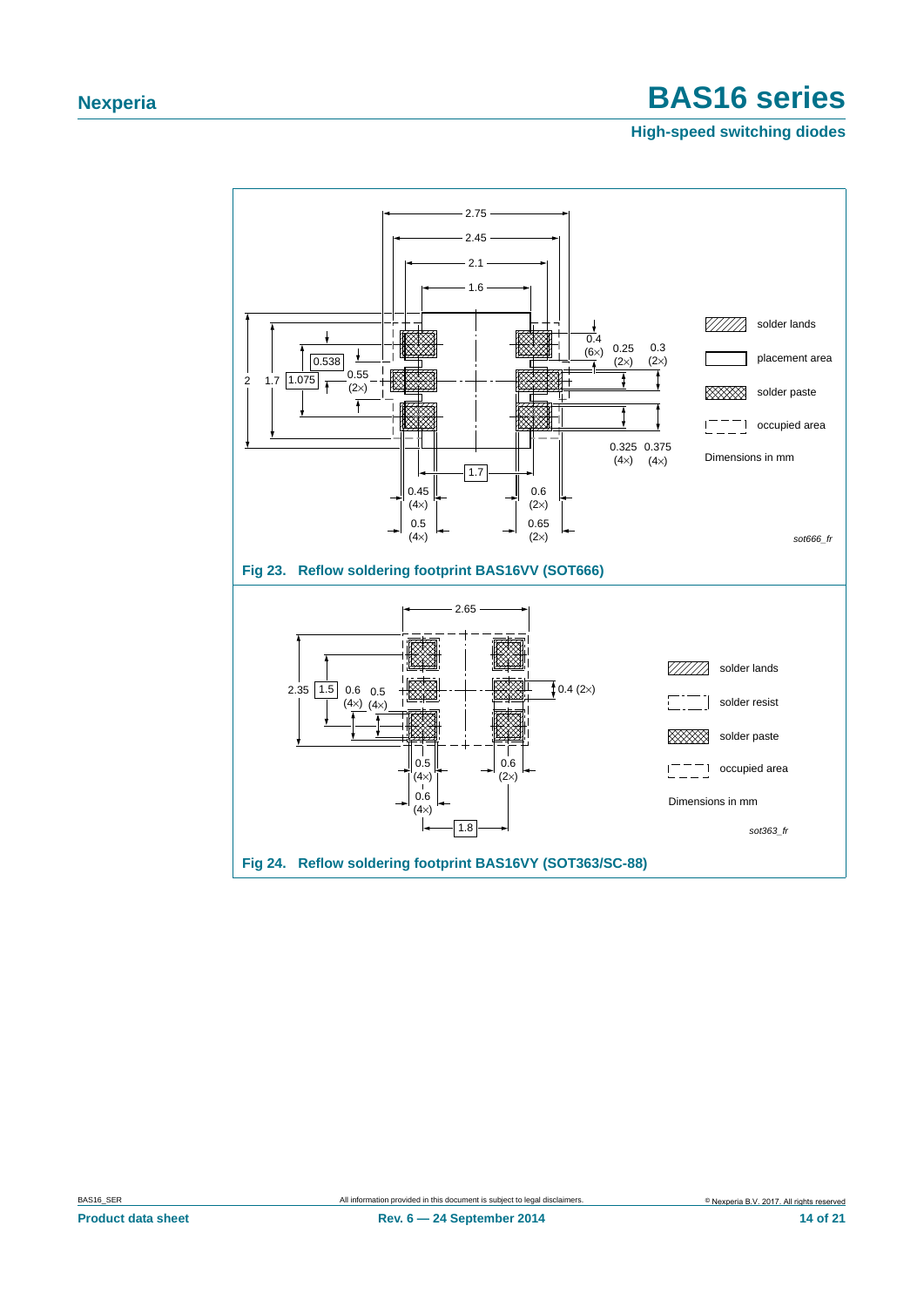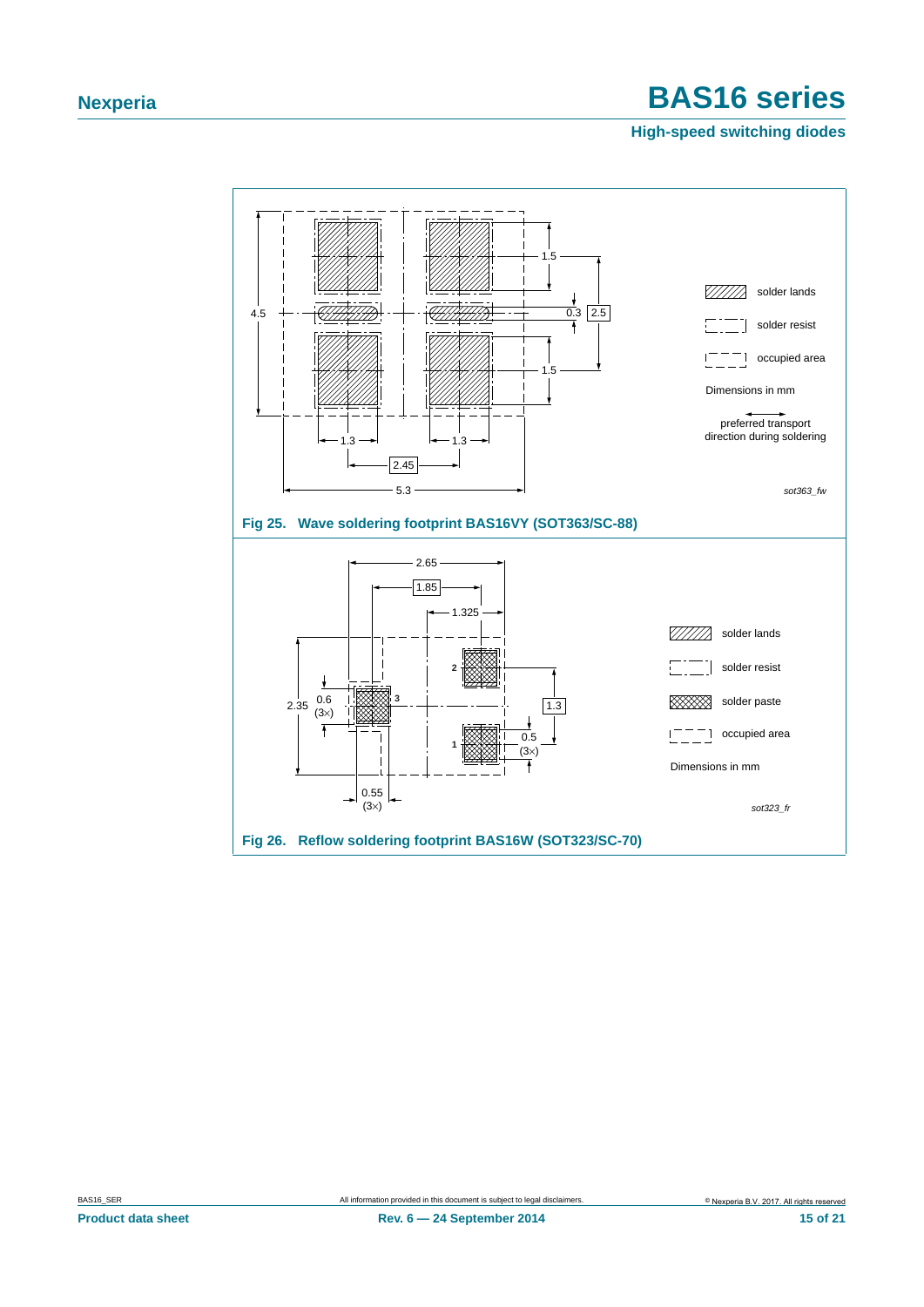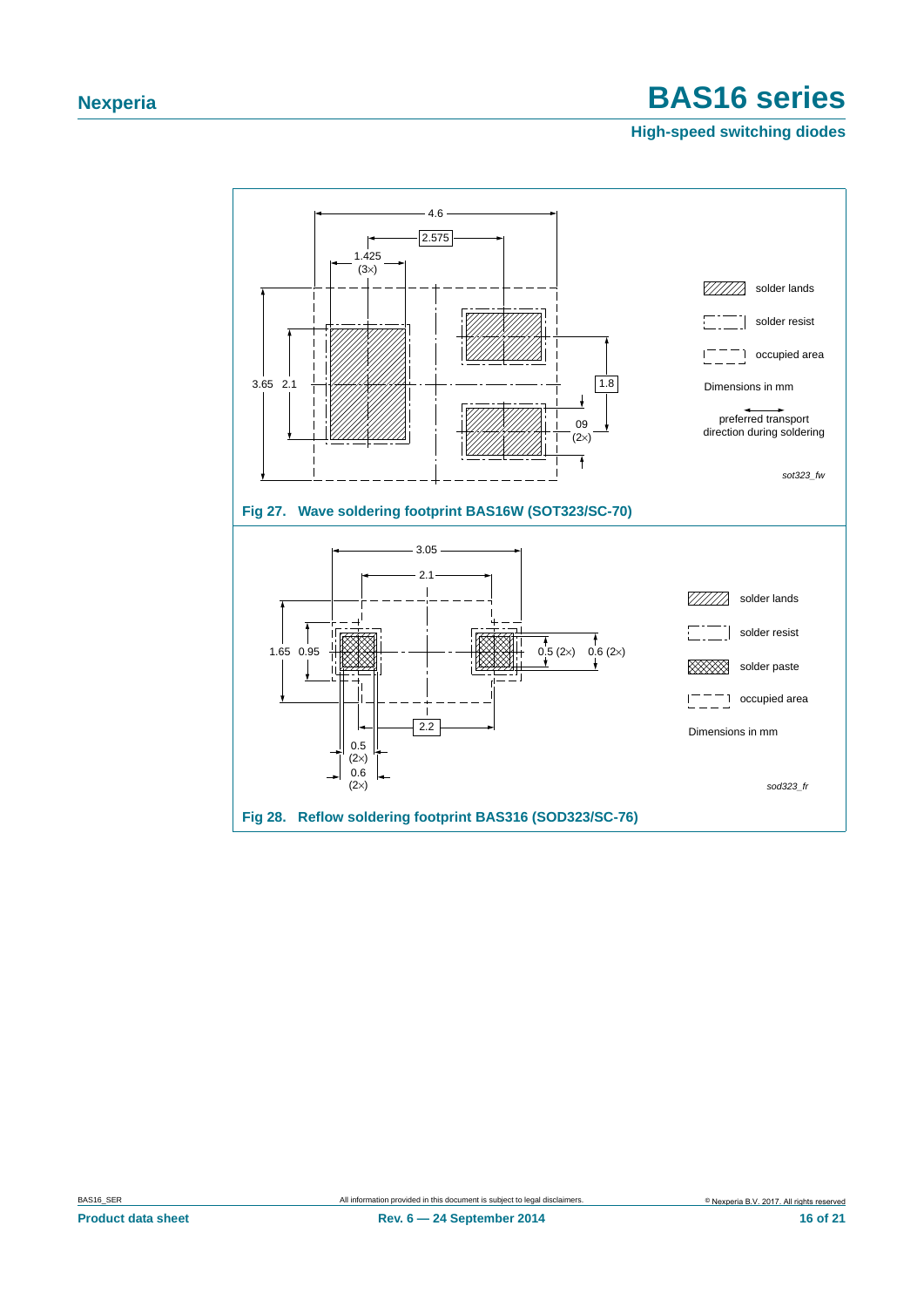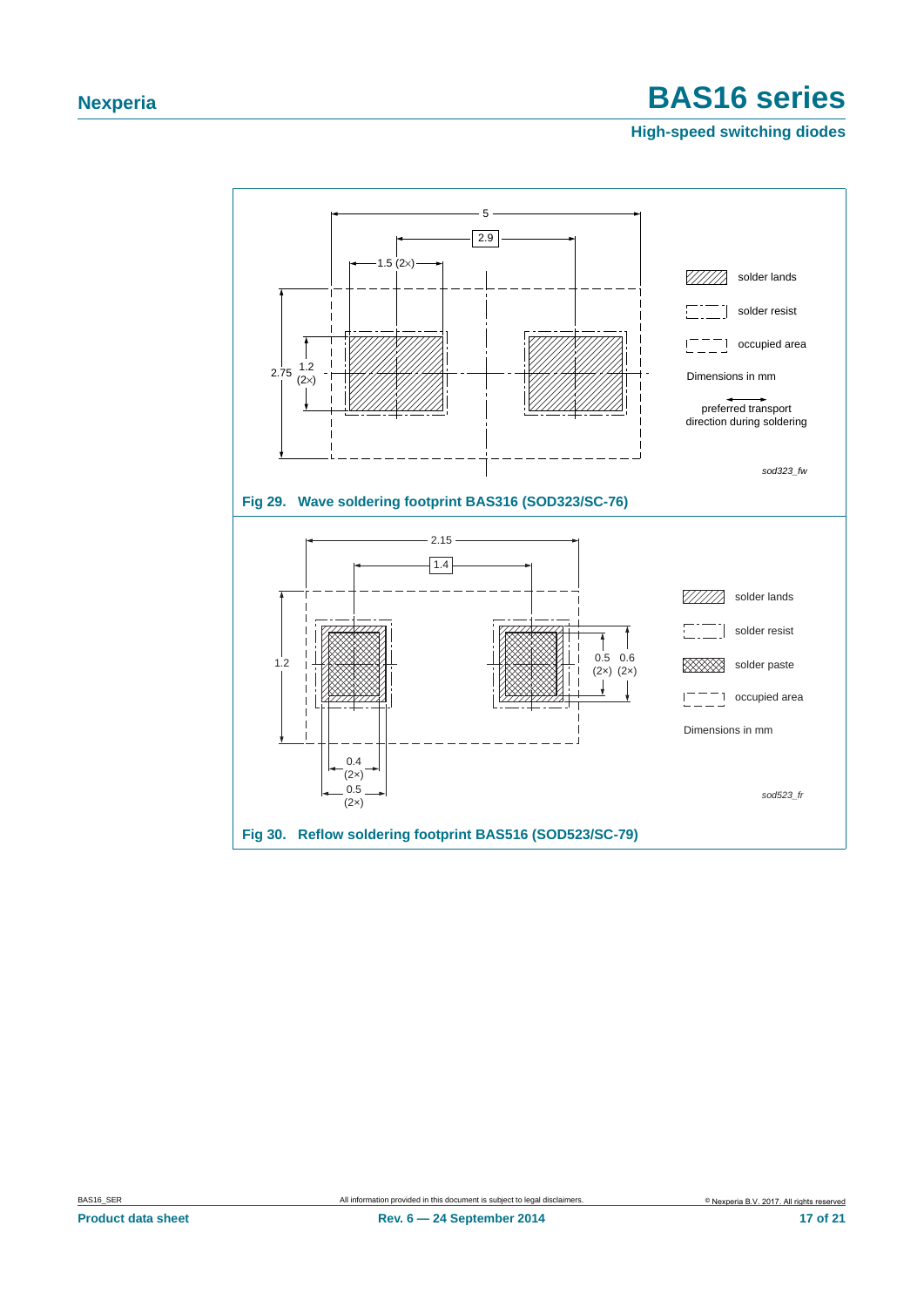### <span id="page-17-0"></span>**11. Revision history**

#### **Table 9. Revision history**

| <b>Document ID</b> | <b>Release date</b>                                                                                                                                                                                    | Data sheet status     | <b>Change notice</b> | <b>Supersedes</b>                                                                                                                                   |  |  |  |  |
|--------------------|--------------------------------------------------------------------------------------------------------------------------------------------------------------------------------------------------------|-----------------------|----------------------|-----------------------------------------------------------------------------------------------------------------------------------------------------|--|--|--|--|
| BAS16 SER 6        | 20140924                                                                                                                                                                                               | Product data sheet    |                      | BAS16 SER 5                                                                                                                                         |  |  |  |  |
| Modifications:     | Section 1.2 "Features and benefits": updated<br>Section 4 "Marking": updated<br>Table 6 "Limiting values": updated<br>Section 8 "Test information": updated<br>Section 12 "Legal information": updated |                       |                      |                                                                                                                                                     |  |  |  |  |
| BAS16 SER 5        | 20080825                                                                                                                                                                                               | Product data sheet    |                      | BAS16_4<br><b>BAS16H 1</b><br><b>BAS16J_1</b><br><b>BAS16L 1</b><br><b>BAS16T 1</b><br>BAS16VV_BAS16VY_3<br><b>BAS16W 4</b><br>BAS316 4<br>BAS516_1 |  |  |  |  |
| <b>BAS16_4</b>     | 20011010                                                                                                                                                                                               | Product specification |                      | BAS16_3                                                                                                                                             |  |  |  |  |
| <b>BAS16H_1</b>    | 20050415                                                                                                                                                                                               | Product data sheet    |                      |                                                                                                                                                     |  |  |  |  |
| <b>BAS16J_1</b>    | 20070308                                                                                                                                                                                               | Product data sheet    |                      |                                                                                                                                                     |  |  |  |  |
| <b>BAS16L_1</b>    | 20030623                                                                                                                                                                                               | Product specification |                      |                                                                                                                                                     |  |  |  |  |
| <b>BAS16T_1</b>    | 19980120                                                                                                                                                                                               | Product specification |                      |                                                                                                                                                     |  |  |  |  |
| BAS16VV_BAS16VY_3  | 20070420                                                                                                                                                                                               | Product data sheet    |                      | BAS16VV_BAS16VY_2                                                                                                                                   |  |  |  |  |
| <b>BAS16W_4</b>    | 19990506                                                                                                                                                                                               | Product specification |                      | <b>BAS16W_3</b>                                                                                                                                     |  |  |  |  |
| BAS316_4           | 20040204                                                                                                                                                                                               | Product specification |                      | BAS316_3                                                                                                                                            |  |  |  |  |
| BAS516_1           | 19980831                                                                                                                                                                                               | Product specification |                      |                                                                                                                                                     |  |  |  |  |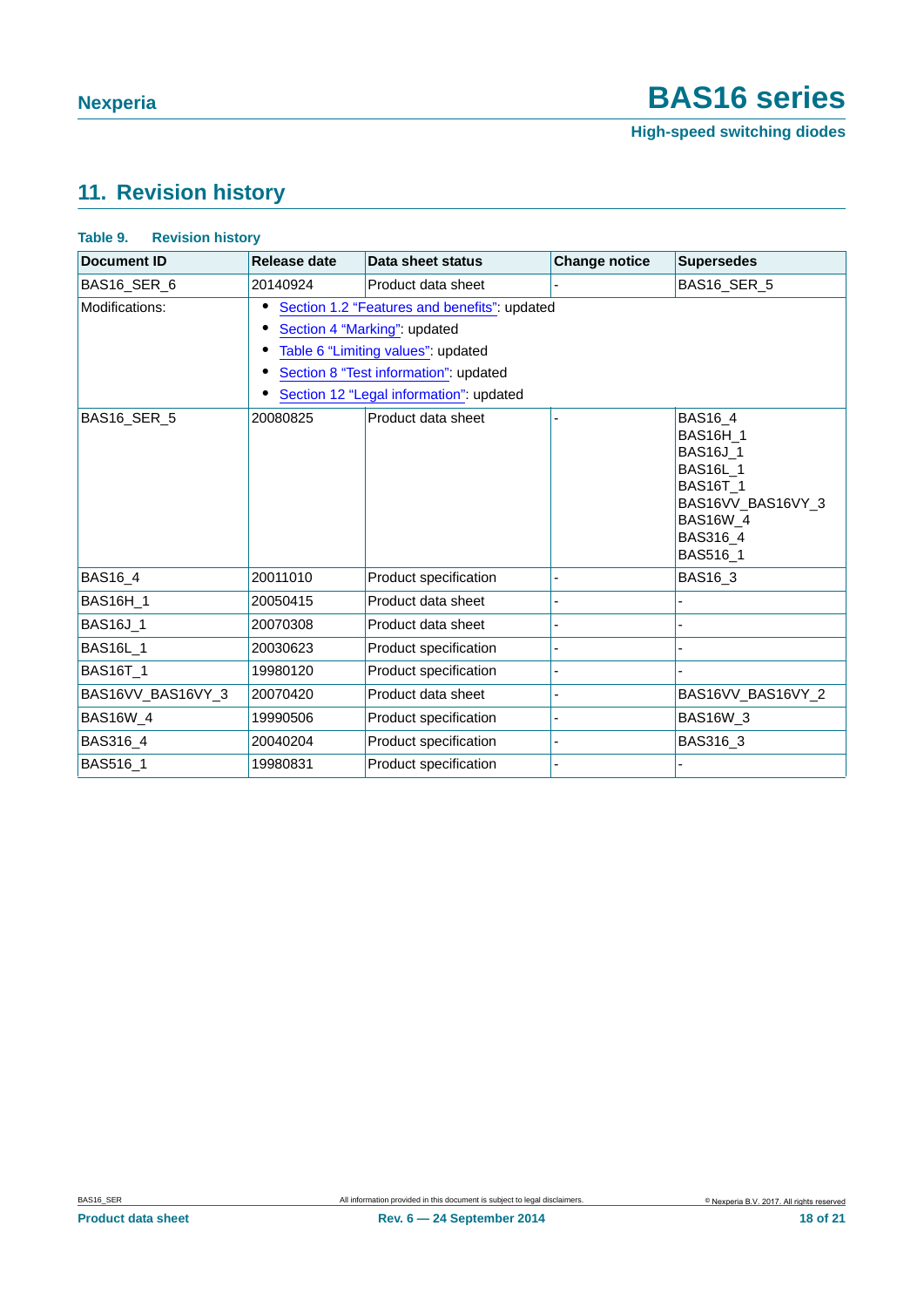### <span id="page-18-0"></span>**12. Legal information**

#### <span id="page-18-4"></span>**12.1 Data sheet status**

| Document status[1][2]          | <b>Product status</b> <sup>[3]</sup> | <b>Definition</b>                                                                     |
|--------------------------------|--------------------------------------|---------------------------------------------------------------------------------------|
| Objective [short] data sheet   | Development                          | This document contains data from the objective specification for product development. |
| Preliminary [short] data sheet | Qualification                        | This document contains data from the preliminary specification.                       |
| Product [short] data sheet     | Production                           | This document contains the product specification.                                     |

<span id="page-18-1"></span>[1] Please consult the most recently issued document before initiating or completing a design.

<span id="page-18-2"></span>[2] The term 'short data sheet' is explained in section "Definitions"

<span id="page-18-3"></span>[3] The product status of device(s) described in this document may have changed since this document was published and may differ in case of multiple devices. The latest product status<br>information is available on the Intern

#### <span id="page-18-5"></span>**12.2 Definitions**

**Draft —** The document is a draft version only. The content is still under internal review and subject to formal approval, which may result in modifications or additions. Nexperia does not give any

representations or warranties as to the accuracy or completeness of information included herein and shall have no liability for the consequences of use of such information.

**Short data sheet —** A short data sheet is an extract from a full data sheet with the same product type number(s) and title. A short data sheet is intended for quick reference only and should not be relied upon to contain detailed and full information. For detailed and full information see the relevant full data sheet, which is available on request via the local Nexperia sales office. In case of any inconsistency or conflict with the short data sheet, the full data sheet shall prevail.

**Product specification —** The information and data provided in a Product data sheet shall define the specification of the product as agreed between Nexperia and its customer, unless Nexperia and

customer have explicitly agreed otherwise in writing. In no event however, shall an agreement be valid in which the Nexperia product is deemed to offer functions and qualities beyond those described in the Product data sheet.

### <span id="page-18-6"></span>**12.3 Disclaimers**

**Limited warranty and liability —** Information in this document is believed to be accurate and reliable. However, Nexperia does not give any representations or warranties, expressed or implied, as to the accuracy or completeness of such information and shall have no liability for the consequences of use of such information. Nexperia takes no responsibility for the content in this document if provided by an information source outside of Nexperia.

In no event shall Nexperia be liable for any indirect, incidental, punitive, special or consequential damages (including - without limitation - lost profits, lost savings, business interruption, costs related to the removal or replacement of any products or rework charges) whether or not such damages are based on tort (including negligence), warranty, breach of contract or any other legal theory.

Notwithstanding any damages that customer might incur for any reason whatsoever, Nexperia's aggregate and cumulative liability towards customer for the products described herein shall be limited in accordance with the *Terms and conditions of commercial sale* of Nexperia.

**Right to make changes —** Nexperia reserves the right to make changes to information published in this document, including without limitation specifications and product descriptions, at any time and without notice. This document supersedes and replaces all information supplied prior to the publication hereof.

#### **Suitability for use in automotive applications —** This Nexperia product has been qualified for use in automotive

applications. Unless otherwise agreed in writing, the product is not designed, authorized or warranted to be suitable for use in life support, life-critical or safety-critical systems or equipment, nor in applications where failure or malfunction of a Nexperia product can reasonably be expected to result in personal injury, death or severe property or environmental damage. Nexperia and its suppliers accept no liability for inclusion and/or use of Nexperia products in such equipment or applications and therefore such inclusion and/or use is at the customer's own risk.

**Applications —** Applications that are described herein for any of these products are for illustrative purposes only. Nexperia makes no representation or warranty that such applications will be suitable for the specified use without further testing or modification.

Customers are responsible for the design and operation of their applications and products using Nexperia products, and Nexperia accepts no liability for any assistance with applications or customer product design. It is customer's sole responsibility to determine whether the Nexperia product is suitable and fit for the customer's applications and products planned, as well as for the planned application and use of customer's third party customer(s). Customers should provide appropriate design and operating safeguards to minimize the risks associated with their applications and products.

Nexperia does not accept any liability related to any default, damage, costs or problem which is based on any weakness or default in the customer's applications or products, or the application or use by customer's third party customer(s). Customer is responsible for doing all necessary testing for the customer's applications and products using Nexperia products in order to avoid a default of the applications and the products or of the application or use by customer's third party customer(s). Nexperia does not accept any liability in this respect.

**Limiting values —** Stress above one or more limiting values (as defined in the Absolute Maximum Ratings System of IEC 60134) will cause permanent damage to the device. Limiting values are stress ratings only and (proper) operation of the device at these or any other conditions above those given in the Recommended operating conditions section (if present) or the Characteristics sections of this document is not warranted. Constant or repeated exposure to limiting values will permanently and irreversibly affect the quality and reliability of the device.

#### **Terms and conditions of commercial sale —** Nexperia

products are sold subject to the general terms and conditions of commercial sale, as published at [http://www.nexperia.com/profile/](http://www.nexperia.com/profile/terms)terms, unless otherwise agreed in a valid written individual agreement. In case an individual agreement is concluded only the terms and conditions of the respective agreement shall apply. Nexperia hereby expressly objects to applying the customer's general terms and conditions with regard to the purchase of Nexperia products by customer.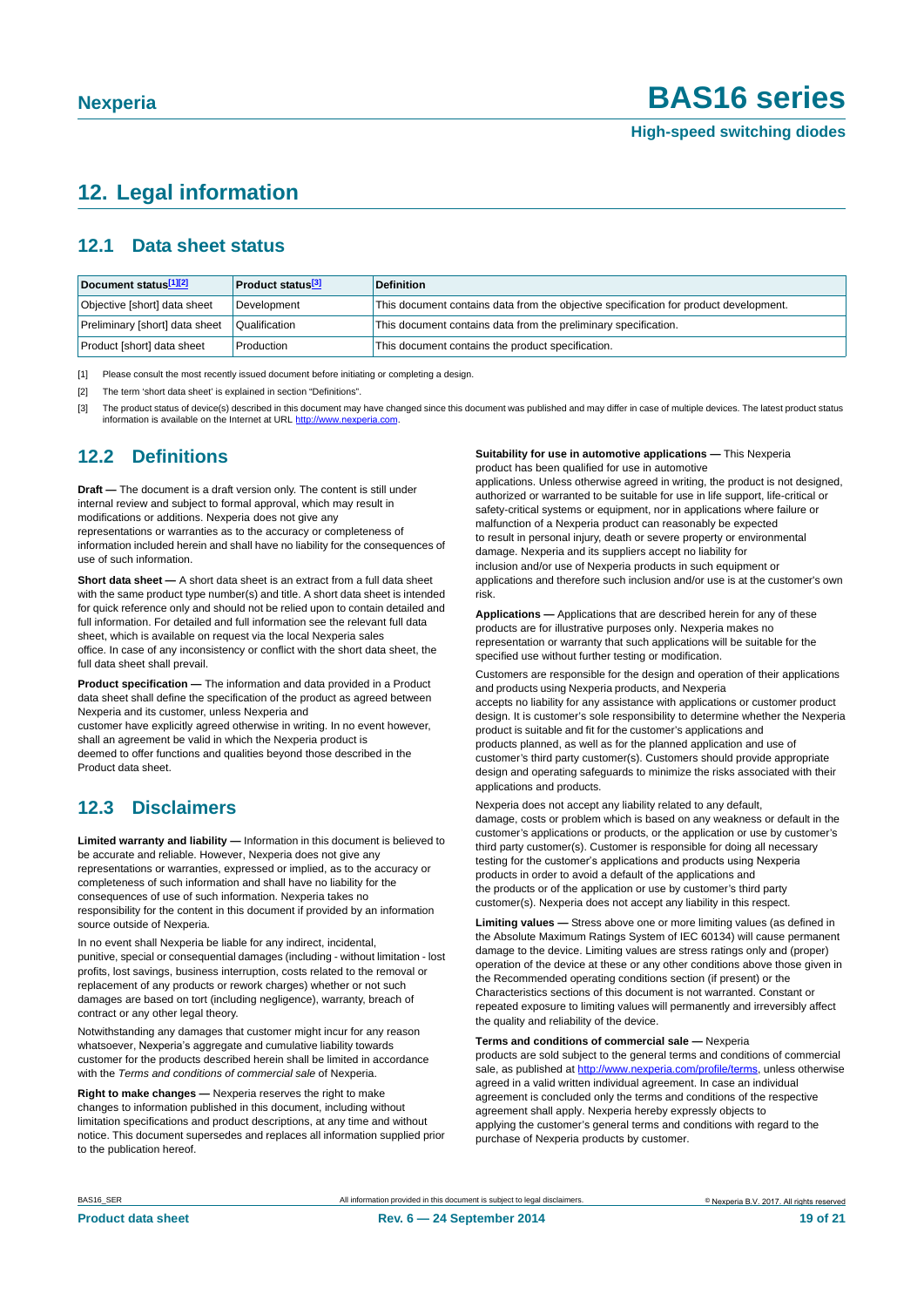#### **High-speed switching diodes**

**No offer to sell or license —** Nothing in this document may be interpreted or construed as an offer to sell products that is open for acceptance or the grant, conveyance or implication of any license under any copyrights, patents or other industrial or intellectual property rights.

**Export control —** This document as well as the item(s) described herein may be subject to export control regulations. Export might require a prior authorization from competent authorities.

**Quick reference data —** The Quick reference data is an extract of the product data given in the Limiting values and Characteristics sections of this document, and as such is not complete, exhaustive or legally binding.

### <span id="page-19-1"></span>**13. Contact information**

reference only. The English version shall prevail in case of any discrepancy between the translated and English versions.

**Translations —** A non-English (translated) version of a document is for

### <span id="page-19-0"></span>**12.4 Trademarks**

Notice: All referenced brands, product names, service names and trademarks are the property of their respective owners.

For more information, please visit: **http://www.nexperia.com**

For sales office addresses, please send an email to: **salesaddresses@nexperia.com**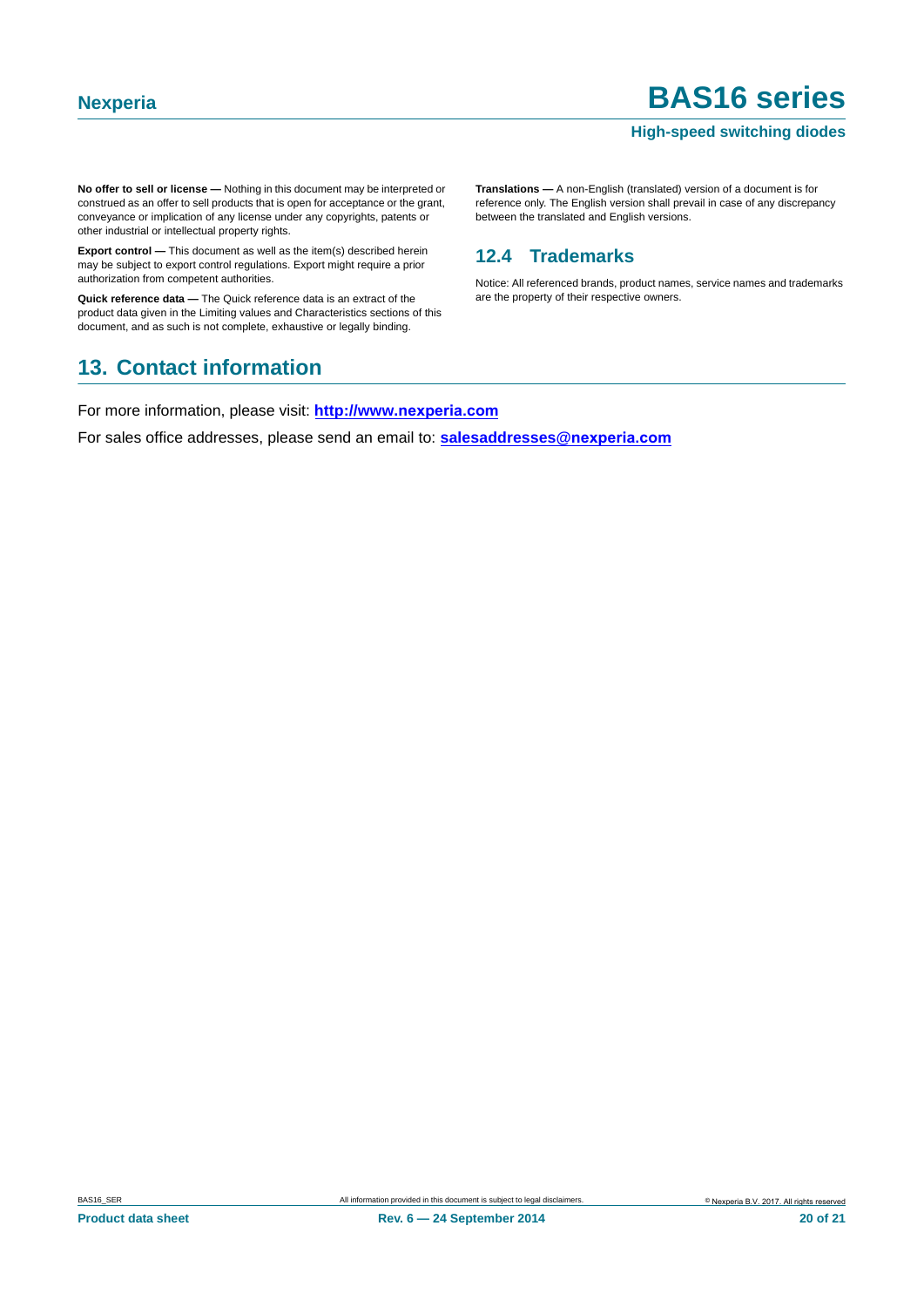**High-speed switching diodes**

### <span id="page-20-0"></span>**14. Contents**

| 1              | Product profile 1                                      |    |
|----------------|--------------------------------------------------------|----|
| 1 <sub>1</sub> | General description  1                                 |    |
| 12             | Features and benefits 1                                |    |
| 1.3            |                                                        |    |
| 1.4            |                                                        |    |
| 2              |                                                        |    |
| 3              |                                                        |    |
| 4              |                                                        |    |
| 5              |                                                        |    |
| 6              | Thermal characteristics  5                             |    |
| 7              | Characteristics 6                                      |    |
| 8              | Test information 8                                     |    |
| 8.1            |                                                        |    |
| 9              | Package outline  9                                     |    |
| 10             | Soldering  11                                          |    |
| 11             | Revision history 18                                    |    |
| 12             |                                                        | 19 |
| 121            | Data sheet status $\ldots \ldots \ldots \ldots \ldots$ | 19 |
| 122            |                                                        | 19 |
| 12.3           | Disclaimers                                            | 19 |
| 124            | Trademarks 20                                          |    |
| 13             |                                                        |    |
| 14             |                                                        |    |